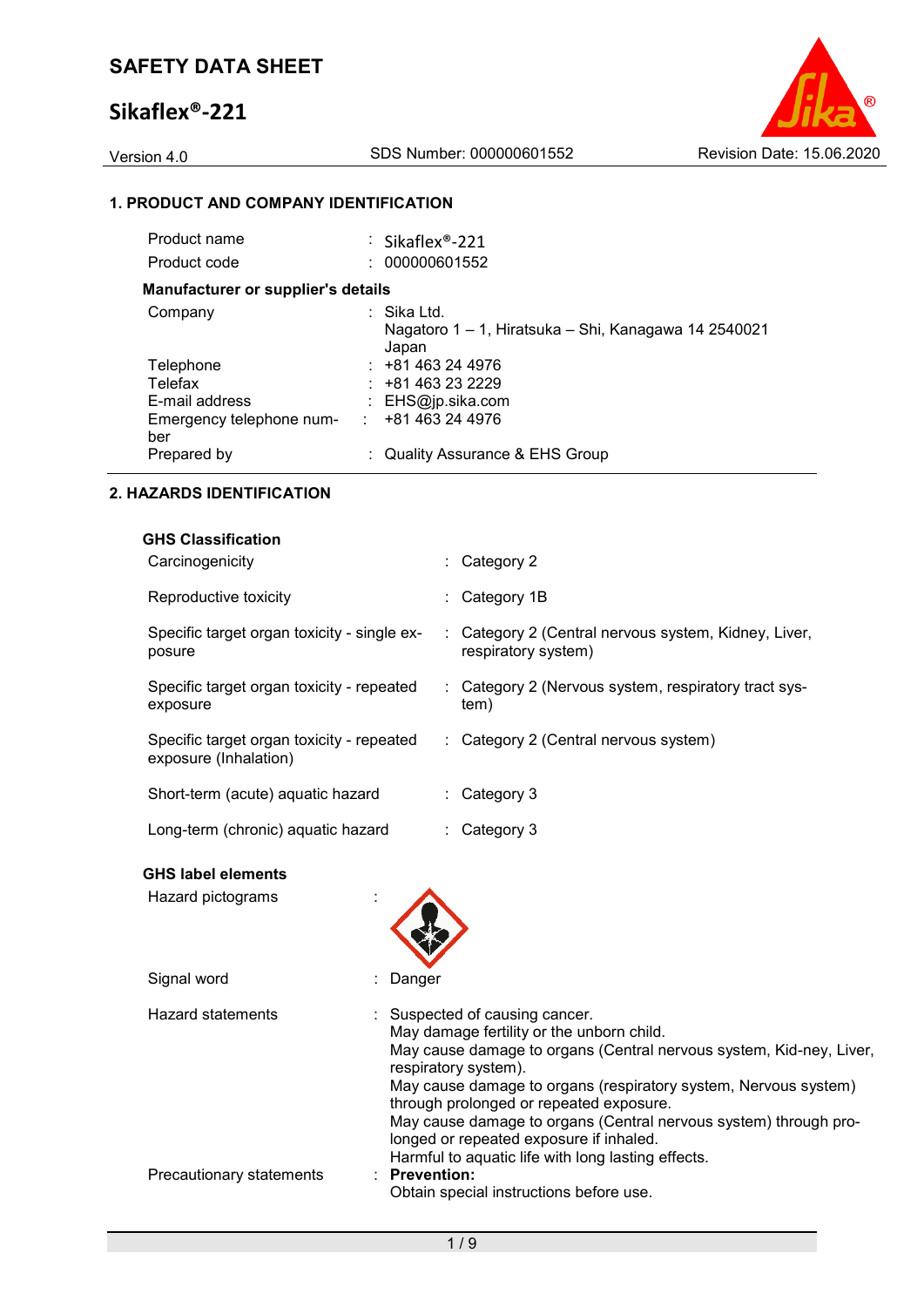| Version 4.0 | SDS Number: 000000601552                                                  | Revision Date: 15.06.2020 |
|-------------|---------------------------------------------------------------------------|---------------------------|
|             |                                                                           |                           |
|             | Do not handle until all safety precautions have been read and under-      |                           |
|             | stood.                                                                    |                           |
|             | Do not breathe dust/ fume/ gas/ mist/ vapours/ spray.                     |                           |
|             | Wash skin thoroughly after handling.                                      |                           |
|             | Do not eat, drink or smoke when using this product.                       |                           |
|             | Avoid release to the environment.                                         |                           |
|             | Wear protective gloves/ protective clothing/ eye protection/ face protec- |                           |
|             | tion.                                                                     |                           |
|             | <b>Response:</b>                                                          |                           |
|             | IF exposed or concerned: Call a POISON CENTER/doctor.                     |                           |
|             | Storage:                                                                  |                           |
|             | Store locked up.                                                          |                           |
|             | Disposal:                                                                 |                           |
|             | Dispose of contents/ container to an approved waste disposal plant.       |                           |
|             |                                                                           |                           |

 $\circ$ 

# **Other hazards which do not result in classification**

None known.

## **3. COMPOSITION/INFORMATION ON INGREDIENTS**

Substance / Mixture : Mixture

## **Hazardous components**

| Chemical name                       | CAS-No.    | Concentration (%) | <b>ENCS/ISHL</b><br>number |
|-------------------------------------|------------|-------------------|----------------------------|
|                                     |            |                   |                            |
| Xylene                              | 1330-20-7  | 1.8               | $3-3, 3-60$                |
| Ethylbenzene                        | 100-41-4   | 1.2               | $3-60$                     |
| Titanium(IV) oxide                  | 13463-67-7 | $>= 2.5 - 10$     | 1-558, 5-5225              |
| 4,4'-methylenediphenyl diisocyanate | 101-68-8   | $>= 0.1 - 5.1$    | 4-118                      |

## **4. FIRST AID MEASURES**

| General advice              | : Move out of dangerous area.<br>Consult a physician.              |
|-----------------------------|--------------------------------------------------------------------|
|                             | Show this safety data sheet to the doctor in attendance.           |
| If inhaled                  | $\therefore$ Move to fresh air.                                    |
|                             | Consult a physician after significant exposure.                    |
| In case of skin contact     | : Take off contaminated clothing and shoes immediately.            |
|                             | Wash off with soap and plenty of water.                            |
|                             | If symptoms persist, call a physician.                             |
| In case of eye contact      | : Immediately flush eye(s) with plenty of water.                   |
|                             | Remove contact lenses.                                             |
|                             | Keep eye wide open while rinsing.                                  |
|                             | If eye irritation persists, consult a specialist.                  |
| If swallowed                | : Clean mouth with water and drink afterwards plenty of water.     |
|                             | Do not give milk or alcoholic beverages.                           |
|                             | Never give anything by mouth to an unconscious person.             |
|                             | Obtain medical attention.                                          |
| Most important symptoms     | : No known significant effects or hazards.                         |
| and effects, both acute and | See Section 11 for more detailed information on health effects and |
| delayed                     | symptoms.                                                          |
|                             | May damage fertility or the unborn child.                          |
|                             | May cause damage to organs.                                        |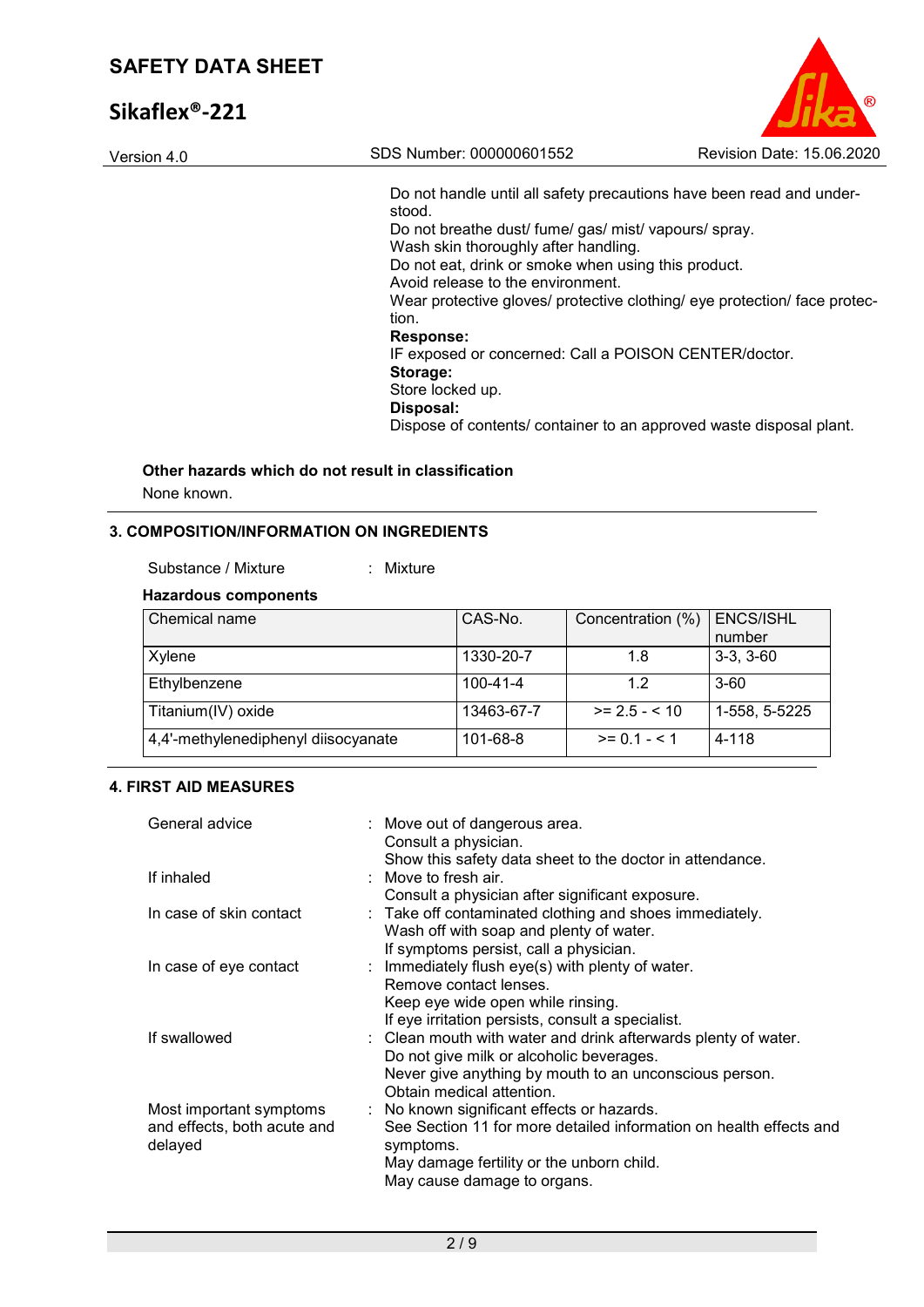# **Sikaflex®-221**

| Version 4.0                         | SDS Number: 000000601552                                                                                       | Revision Date: 15.06.2020 |
|-------------------------------------|----------------------------------------------------------------------------------------------------------------|---------------------------|
| Notes to physician                  | May cause damage to organs through prolonged or repeated expo-<br>sure.<br>: Treat symptomatically.            |                           |
| <b>5. FIREFIGHTING MEASURES</b>     |                                                                                                                |                           |
| Suitable extinguishing media        | : Use extinguishing measures that are appropriate to local circum-<br>stances and the surrounding environment. |                           |
| Hazardous combustion prod-<br>ucts  | : No hazardous combustion products are known                                                                   |                           |
| Specific extinguishing meth-<br>ods | : Standard procedure for chemical fires.                                                                       |                           |
| for firefighters                    | Special protective equipment : In the event of fire, wear self-contained breathing apparatus.                  |                           |
|                                     |                                                                                                                |                           |

 $\circ$ 

## **6. ACCIDENTAL RELEASE MEASURES**

| Personal precautions, protec-<br>tive equipment and emer-<br>gency procedures | : Use personal protective equipment.<br>Deny access to unprotected persons.                                                                                      |
|-------------------------------------------------------------------------------|------------------------------------------------------------------------------------------------------------------------------------------------------------------|
| Environmental precautions                                                     | : Do not flush into surface water or sanitary sewer system.<br>If the product contaminates rivers and lakes or drains inform respec-<br>tive authorities.        |
| Methods and materials for<br>containment and cleaning up                      | : Soak up with inert absorbent material (e.g. sand, silica gel, acid<br>binder, universal binder, sawdust).<br>Keep in suitable, closed containers for disposal. |

## **7. HANDLING AND STORAGE**

| <b>Handling</b>                                    |                                                                                                                                                                                                                                                                                                                                  |
|----------------------------------------------------|----------------------------------------------------------------------------------------------------------------------------------------------------------------------------------------------------------------------------------------------------------------------------------------------------------------------------------|
| Advice on protection against<br>fire and explosion | : Normal measures for preventive fire protection.                                                                                                                                                                                                                                                                                |
| Advice on safe handling                            | : Avoid exceeding the given occupational exposure limits (see section<br>8).<br>Do not get in eyes, on skin, or on clothing.<br>For personal protection see section 8.<br>Smoking, eating and drinking should be prohibited in the application<br>area.<br>Follow standard hygiene measures when handling chemical prod-<br>ucts |
| Avoidance of contact<br>Hygiene measures           | : No data available<br>: Handle in accordance with good industrial hygiene and safety prac-<br>tice.<br>When using do not eat or drink.<br>When using do not smoke.<br>Wash hands before breaks and at the end of workday.                                                                                                       |
| <b>Storage</b>                                     |                                                                                                                                                                                                                                                                                                                                  |
| Conditions for safe storage                        | : Store in original container.<br>Keep in a well-ventilated place.<br>Observe label precautions.<br>Store in accordance with local regulations.                                                                                                                                                                                  |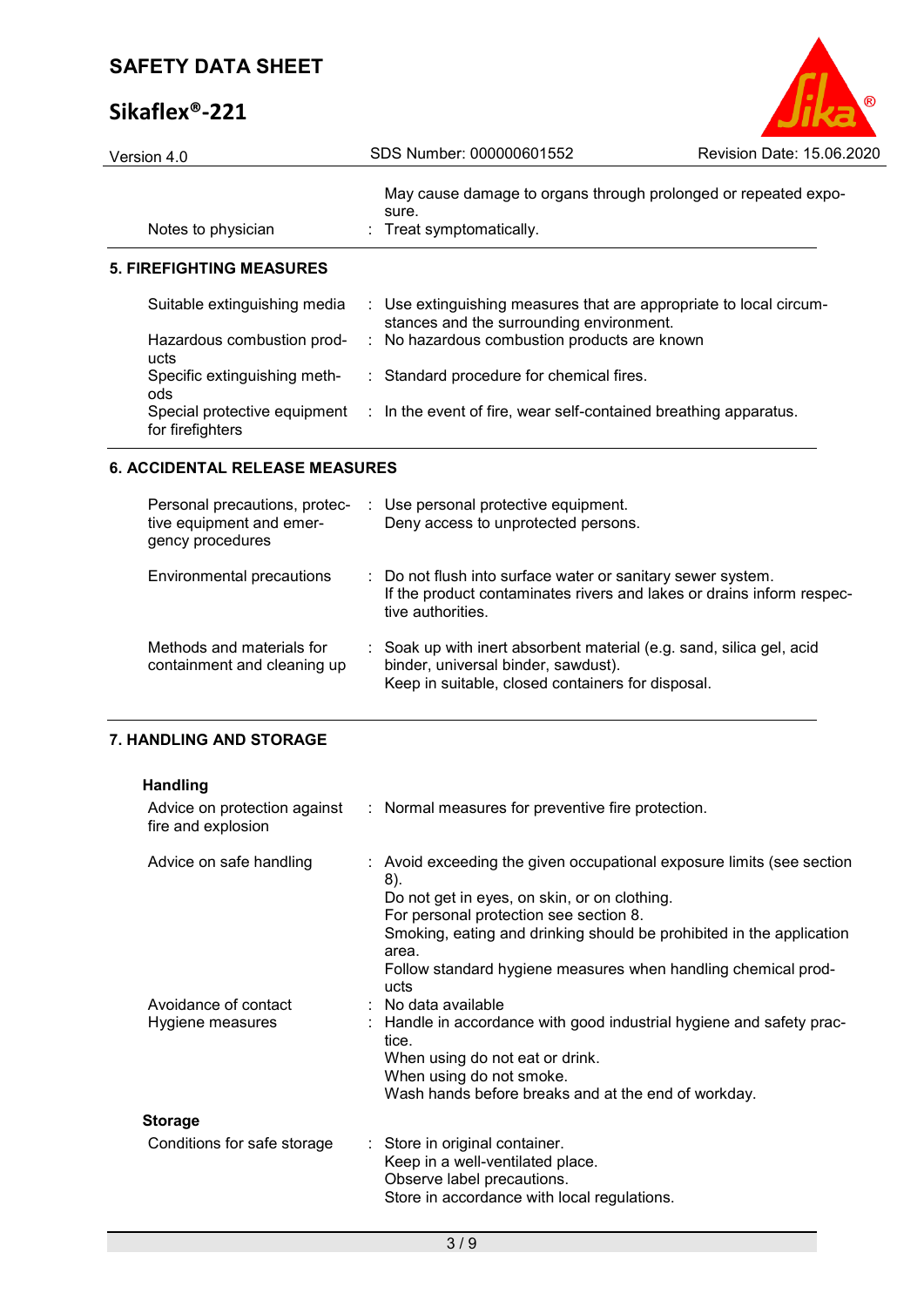# **Sikaflex®-221**



## **8. EXPOSURE CONTROLS/PERSONAL PROTECTION**

## **Threshold limit value and permissible exposure limits for each component in the work environment**

| Components                    | CAS-No.                                                                                                        | Value type<br>(Form of ex-<br>posure) | Control parame-<br>ters / Permissible<br>concentration            | <b>Basis</b>                 |
|-------------------------------|----------------------------------------------------------------------------------------------------------------|---------------------------------------|-------------------------------------------------------------------|------------------------------|
| titanium dioxide              | 13463-67-7                                                                                                     | <b>TWA</b>                            | $10 \text{ mg/m}$<br>(Titanium dioxide)                           | <b>ACGIH</b>                 |
| xylene                        | 1330-20-7                                                                                                      | OEL-M                                 | 50 ppm<br>217 mg/m3                                               | JP OEL<br><b>JSOH</b>        |
|                               |                                                                                                                | productive toxicity in humans         | Further information: Group 2: Substances presumed to cause re-    |                              |
|                               |                                                                                                                | <b>ACL</b>                            | 50 ppm                                                            | <b>JP OEL ISHL</b>           |
|                               |                                                                                                                | <b>TWA</b>                            | 100 ppm                                                           | <b>ACGIH</b>                 |
|                               |                                                                                                                | <b>STEL</b>                           | 150 ppm                                                           | <b>ACGIH</b>                 |
| ethylbenzene                  | $100 - 41 - 4$                                                                                                 | <b>ACL</b>                            | 20 ppm                                                            | JP OEL ISHL                  |
|                               |                                                                                                                | OEL-M                                 | 50 ppm<br>217 mg/m3                                               | <b>JP OEL</b><br><b>JSOH</b> |
|                               |                                                                                                                |                                       | Further information: Group 2: Substances presumed to cause re-    |                              |
|                               | humans                                                                                                         |                                       | productive toxicity in humans, Group 2B: possibly carcinogenic to |                              |
| 4,4'-methylenediphenyl diiso- | 101-68-8                                                                                                       | OEL-M                                 | $0.05$ mg/m $3$                                                   | JP OEL                       |
| cyanate                       |                                                                                                                |                                       |                                                                   | <b>JSOH</b>                  |
|                               | Further information: Airway sensitizing agent; Group 1 substances<br>which induce allergic reactions in humans |                                       |                                                                   |                              |
|                               |                                                                                                                | <b>TWA</b>                            | $0.005$ ppm                                                       | <b>ACGIH</b>                 |

## **Personal protective equipment**

| Respiratory protection   | : Use respiratory protection unless adequate local exhaust ventilation is<br>provided or exposure assessment demonstrates that exposures are<br>within recommended exposure guidelines.<br>The filter class for the respirator must be suitable for the maximum<br>expected contaminant concentration (gas/vapour/aerosol/particulates)<br>that may arise when handling the product. If this concentration is ex-<br>ceeded, self-contained breathing apparatus must be used. |
|--------------------------|-------------------------------------------------------------------------------------------------------------------------------------------------------------------------------------------------------------------------------------------------------------------------------------------------------------------------------------------------------------------------------------------------------------------------------------------------------------------------------|
| Hand protection          | : Chemical-resistant, impervious gloves complying with an approved<br>standard should be worn at all times when handling chemical products<br>if a risk assessment indicates this is necessary.                                                                                                                                                                                                                                                                               |
| Eye protection           | : Safety eyewear complying with an approved standard should be used<br>when a risk assessment indicates this is necessary.                                                                                                                                                                                                                                                                                                                                                    |
| Skin and body protection | : Choose body protection in relation to its type, to the concentration<br>and amount of dangerous substances, and to the specific work-place.                                                                                                                                                                                                                                                                                                                                 |

## **9. PHYSICAL AND CHEMICAL PROPERTIES**

| Appearance      | paste                          |
|-----------------|--------------------------------|
| Colour          | : various                      |
| Odour           | $:$ characteristic             |
| Odour Threshold | $\therefore$ No data available |
| рH              | : Not applicable               |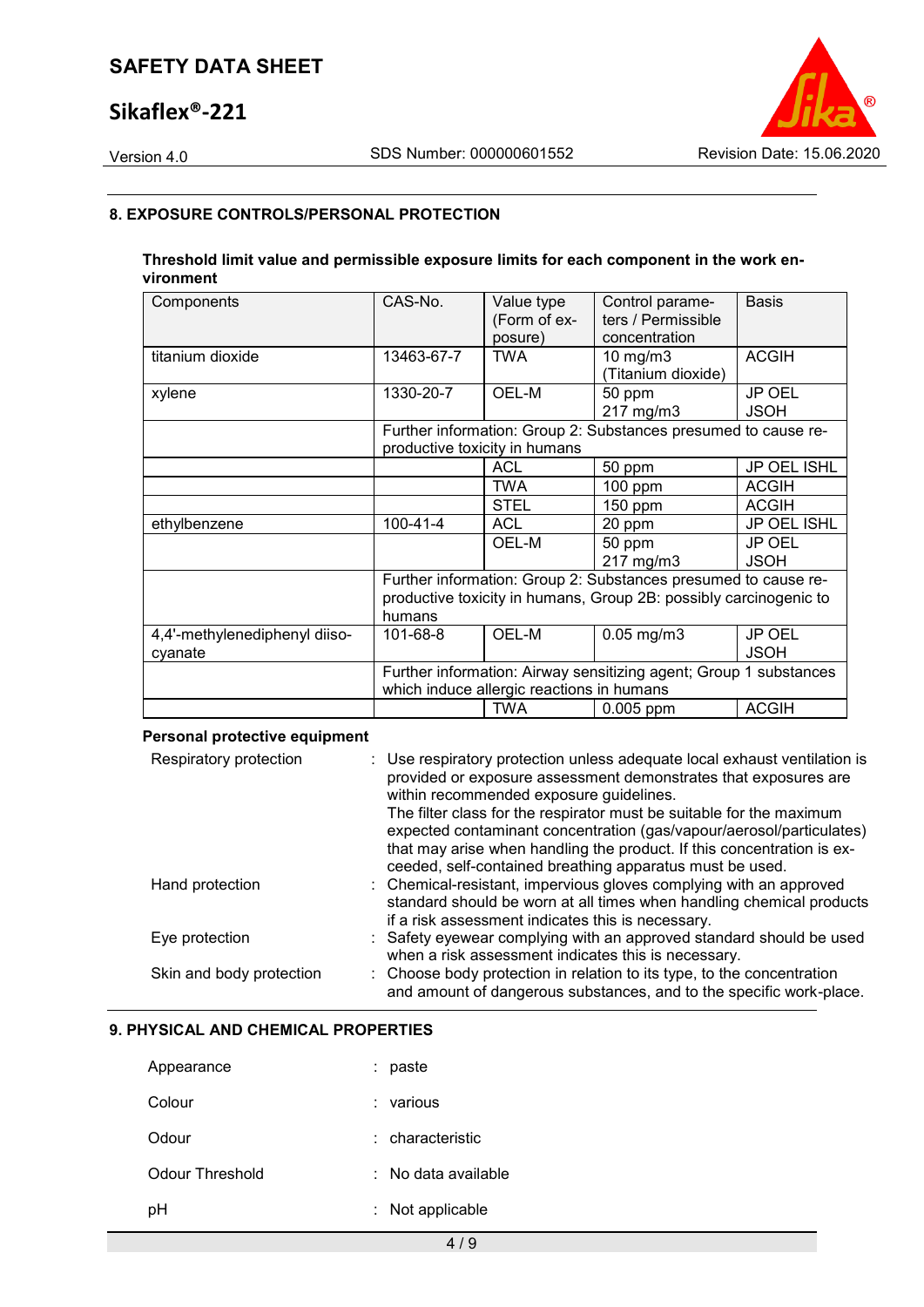# **Sikaflex®-221**



| Melting point/range / Freezing<br>point     | No data available<br>÷.                    |  |
|---------------------------------------------|--------------------------------------------|--|
| Boiling point/boiling range                 | No data available<br>t.                    |  |
| Flash point                                 | ca. 64.6 °C (148.3 °F), Method: closed cup |  |
| Evaporation rate                            | No data available                          |  |
| Flammability                                | No data available                          |  |
| Upper explosion limit                       | No data available                          |  |
| Lower explosion limit                       | No data available                          |  |
| Vapour pressure                             | 0.01 hPa (0.01 mmHg)                       |  |
| Relative vapour density                     | No data available<br>t.                    |  |
| Density                                     | : ca. 1.26 g/cm3 (23 °C)                   |  |
| Solubility(ies)<br>Water solubility         | insoluble                                  |  |
| Partition coefficient: n-oc-<br>tanol/water | No data available                          |  |
| Auto-ignition temperature                   | No data available                          |  |
| Decomposition temperature                   | No data available                          |  |
| Viscosity<br>Viscosity, dynamic             | No data available                          |  |
| Viscosity, kinematic                        | $>$ 20.5 mm2/s (40 °C)                     |  |
| <b>Explosive properties</b>                 | No data available                          |  |
| Molecular weight                            | No data available                          |  |
|                                             |                                            |  |

## **10. STABILITY AND REACTIVITY**

| Reactivity                          | : No dangerous reaction known under conditions of normal use. |
|-------------------------------------|---------------------------------------------------------------|
| Chemical stability                  | : The product is chemically stable.                           |
| Possibility of hazardous reac-      | : No hazards to be specially mentioned.                       |
| tions                               |                                                               |
| Conditions to avoid                 | : No data available                                           |
| Incompatible materials              | $\therefore$ No data available                                |
| Hazardous decomposition<br>products | No decomposition if stored and applied as directed.           |

## **11. TOXICOLOGICAL INFORMATION**

## **Acute toxicity**

## **Components:**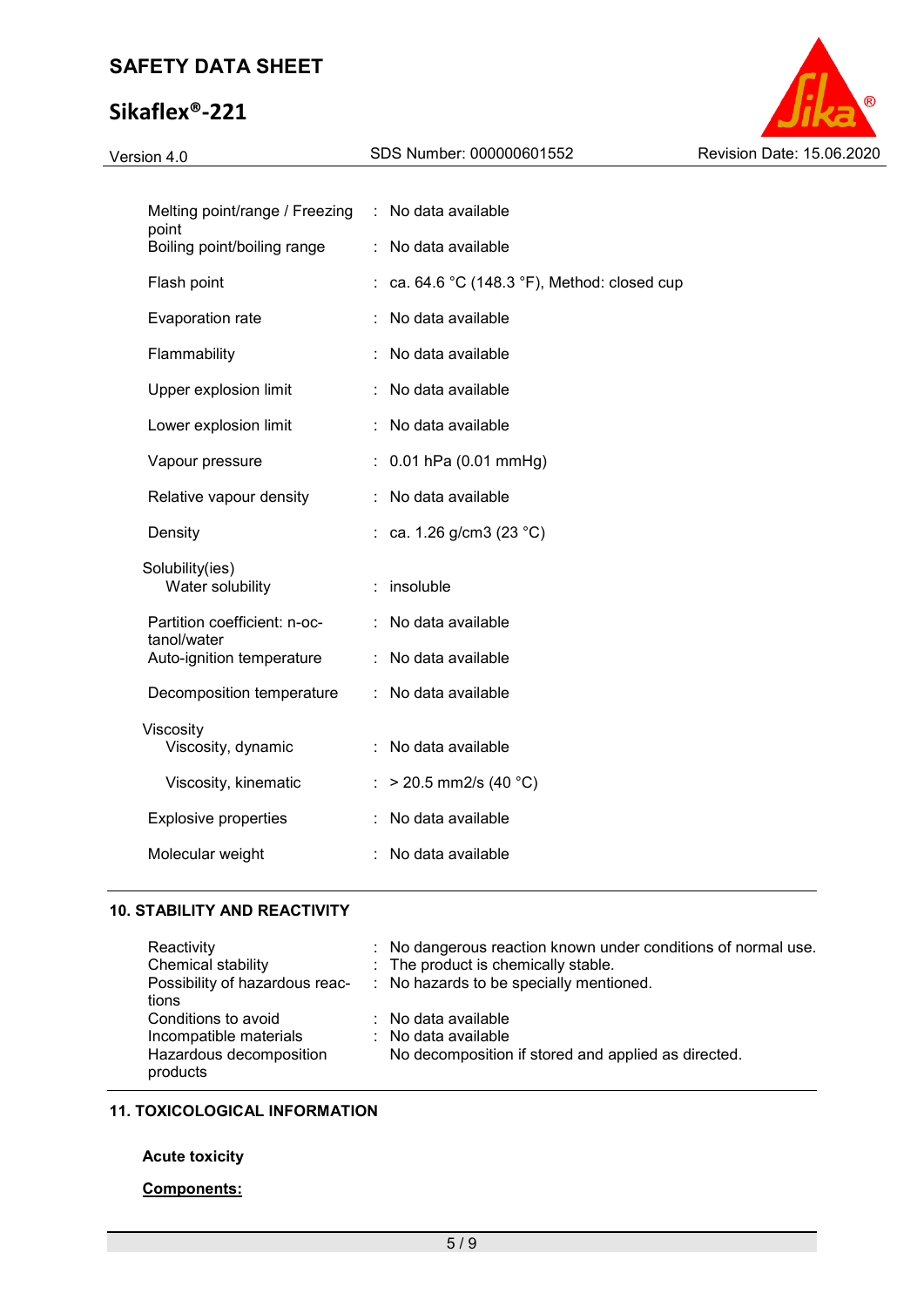| Version 4.0                                    | SDS Number: 000000601552                                                                                                                                                                                                       | Revision Date: 15.06.2020 |
|------------------------------------------------|--------------------------------------------------------------------------------------------------------------------------------------------------------------------------------------------------------------------------------|---------------------------|
| xylene:                                        |                                                                                                                                                                                                                                |                           |
| Acute oral toxicity                            | : LD50 Oral (Rat): $3,523$ mg/kg                                                                                                                                                                                               |                           |
| Acute dermal toxicity                          | : LD50 Dermal (Rabbit): 1,700 mg/kg                                                                                                                                                                                            |                           |
| ethylbenzene:                                  |                                                                                                                                                                                                                                |                           |
| Acute oral toxicity                            | : LD50 Oral (Rat): 3,500 mg/kg                                                                                                                                                                                                 |                           |
| Acute dermal toxicity                          | : LD50 Dermal (Rabbit): 5,510 mg/kg                                                                                                                                                                                            |                           |
| 4,4'-methylenediphenyl diisocyanate:           |                                                                                                                                                                                                                                |                           |
| Acute inhalation toxicity                      | : Acute toxicity estimate: 1.5 mg/ITest atmosphere: dust/mist,<br>Method: Expert judgement                                                                                                                                     |                           |
| <b>Skin corrosion/irritation</b>               |                                                                                                                                                                                                                                |                           |
| Not classified based on available information. |                                                                                                                                                                                                                                |                           |
| Serious eye damage/eye irritation              |                                                                                                                                                                                                                                |                           |
| Not classified based on available information. |                                                                                                                                                                                                                                |                           |
| Respiratory or skin sensitisation              |                                                                                                                                                                                                                                |                           |
| $\sim$                                         | the second contract of the contract of the contract of the contract of the contract of the contract of the contract of the contract of the contract of the contract of the contract of the contract of the contract of the con |                           |

Skin sensitisation: Not classified based on available information. Respiratory sensitisation: Not classified based on available information.

## **Germ cell mutagenicity**

Not classified based on available information.

#### **Carcinogenicity**

Suspected of causing cancer.

## **Reproductive toxicity**

May damage fertility or the unborn child.

## **STOT - single exposure**

May cause damage to organs (Central nervous system, Kidney, Liver, respiratory system).

## **STOT - repeated exposure**

May cause damage to organs (respiratory system, Nervous system) through prolonged or repeated exposure.

May cause damage to organs (Central nervous system) through prolonged or repeated exposure if inhaled.

## **Aspiration toxicity**

Not classified based on available information.

## **12. ECOLOGICAL INFORMATION**

| <b>Ecotoxicity</b> |
|--------------------|
| <b>Components:</b> |

| ethylbenzene:<br>Toxicity to fish                     | : $LC50$ (Fish): <= 1 mg/l<br>Exposure time: 96 h |
|-------------------------------------------------------|---------------------------------------------------|
| Persistence and degradability                         |                                                   |
| No data available                                     |                                                   |
| <b>Bioaccumulative potential</b><br>No data available |                                                   |
| <b>Mobility in soil</b>                               |                                                   |

No data available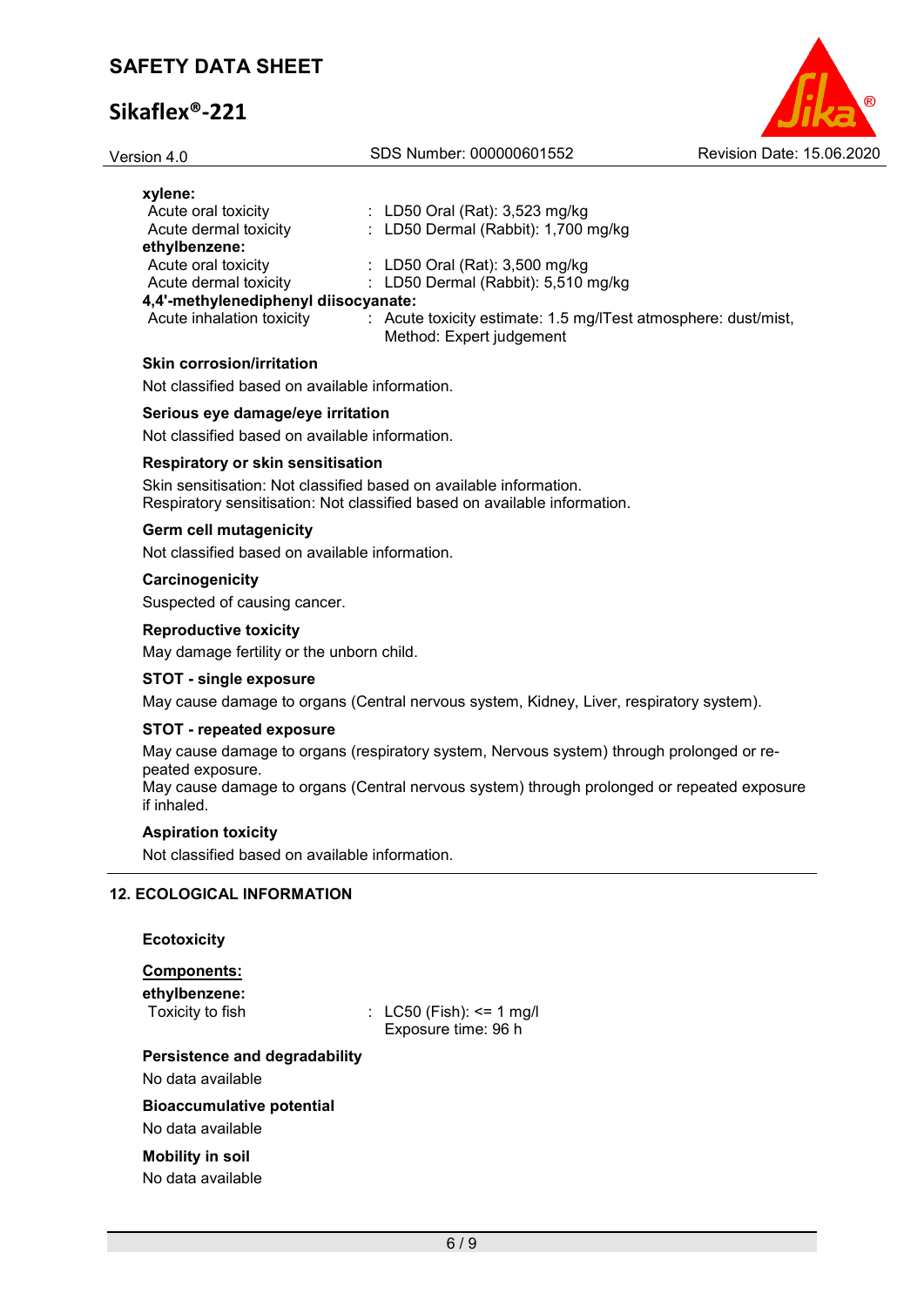

# Version 4.0 SDS Number: 000000601552 Revision Date: 15.06.2020 **Hazardous to the ozone layer** Not applicable **Other adverse effects Product:** Additional ecological infor-: There is no data available for this product. mation **13. DISPOSAL CONSIDERATIONS**

| <b>Disposal methods</b> |                                                                                    |
|-------------------------|------------------------------------------------------------------------------------|
| Waste from residues     | : The product should not be allowed to enter drains, water courses or<br>the soil. |
|                         | Do not contaminate ponds, waterways or ditches with chemical or<br>used container. |
|                         | Send to a licensed waste management company.                                       |
| Contaminated packaging  | : Empty remaining contents.                                                        |
|                         | Dispose of as unused product.                                                      |
|                         | Do not re-use empty containers.                                                    |
|                         |                                                                                    |

## **14. TRANSPORT INFORMATION**

#### **International Regulations**

**UNRTDG** Not regulated as a dangerous good

#### **IATA-DGR**

Not regulated as a dangerous good

#### **IMDG-Code**

Not regulated as a dangerous good

## **Transport in bulk according to Annex II of MARPOL 73/78 and the IBC Code**

Not applicable for product as supplied.

#### **National Regulations**

Refer to section 15 for specific national regulation.

## **15. REGULATORY INFORMATION**

#### **Related Regulations**

**Fire Service Law** Not applicable (Designated Flammable Substances)

## **Industrial Safety and Health Law**

#### **Harmful Substances Prohibited from Manufacture** Not applicable

**Harmful Substances Required Permission for Manufacture** Not applicable

## **Substances Prevented From Impairment of Health**

Chemical name

Ethylbenzene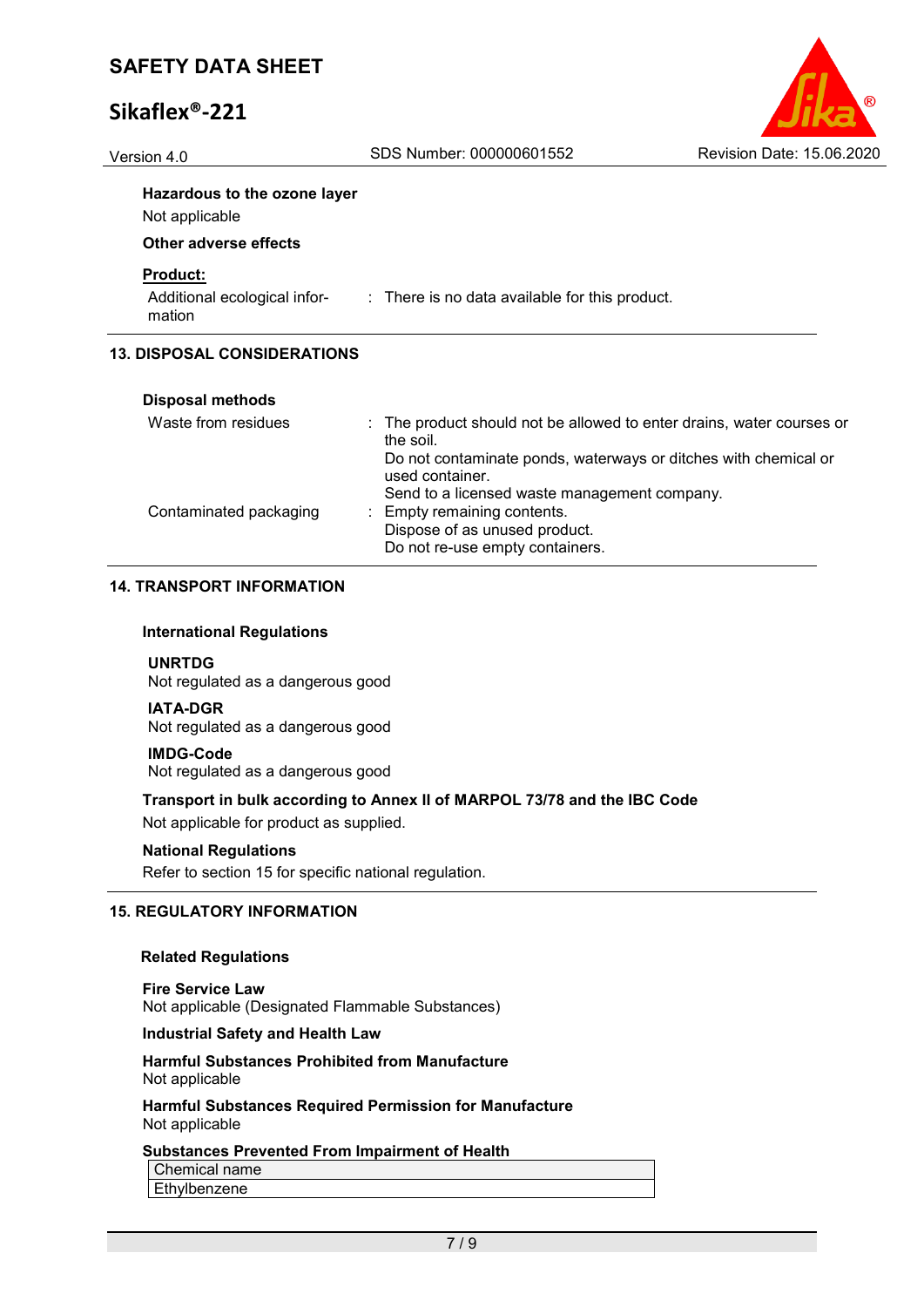# **Sikaflex®-221**



**Circular concerning Information on Chemicals having Mutagenicity - Annex 2: Information on Existing Chemicals having Mutagenicity** Not applicable

## **Circular concerning Information on Chemicals having Mutagenicity - Annex 1: Information on Notified Substances having Mutagenicity**

Not applicable

#### **Substances Subject to be Notified Names**

Article 57-2 (Enforcement Order Table 9)

| Chemical name                         | <b>Number</b> | Concentration (%) |
|---------------------------------------|---------------|-------------------|
| Titanium(IV) oxide                    | 191           | $>=1 - 10$        |
| Xvlene                                | 136           | $>=1 - 10$        |
| Ethylbenzene                          |               | $>=1 - 10$        |
| Methylenebis(4,1-phenylene) diisocya- | 599           | $>=01 - 1$        |
| nate                                  |               |                   |

## **Substances Subject to be Indicated Names**

Article 57 (Enforcement Order Article 18)

| Chemical name      | Number |
|--------------------|--------|
| Titanium(IV) oxide | 191    |
| xylene             | 136    |
| ethylbenzene       | 70     |

#### **Ordinance on Prevention of Hazards Due to Specified Chemical Substances - Group 2 Substance**

Chemical name Ethylbenzene

# **Ordinance on Prevention of Lead Poisoning**

Not applicable

**Ordinance on Prevention of Tetraalkyl Lead Poisoning** Not applicable

**Ordinance on Prevention of Organic Solvent Poisoning** Not applicable

**Poisonous and Deleterious Substances Control Law** Not applicable

#### **Act on Confirmation, etc. of Release Amounts of Specific Chemical Substances in the Environment and Promotion of Improvements to the Management Thereof**

#### **Class I Designated Chemical Substances**

| Chemical name | Number   | Concentration (%) |
|---------------|----------|-------------------|
| xylene        | 80       | ם. ו              |
| ethylbenzene  | гn<br>აა | ▰<br>. . <u>.</u> |

| International Chemical Weapons Convention (CWC)<br><b>Schedules of Toxic Chemicals and Precursors</b> | : Not applicable   |
|-------------------------------------------------------------------------------------------------------|--------------------|
| Narcotic or Psychotropic Raw Material                                                                 | $:$ Not applicable |
| Specific Narcotic or Psychotropic Raw Material                                                        | $:$ Not applicable |

#### **High Pressure Gas Safety Act** Not applicable